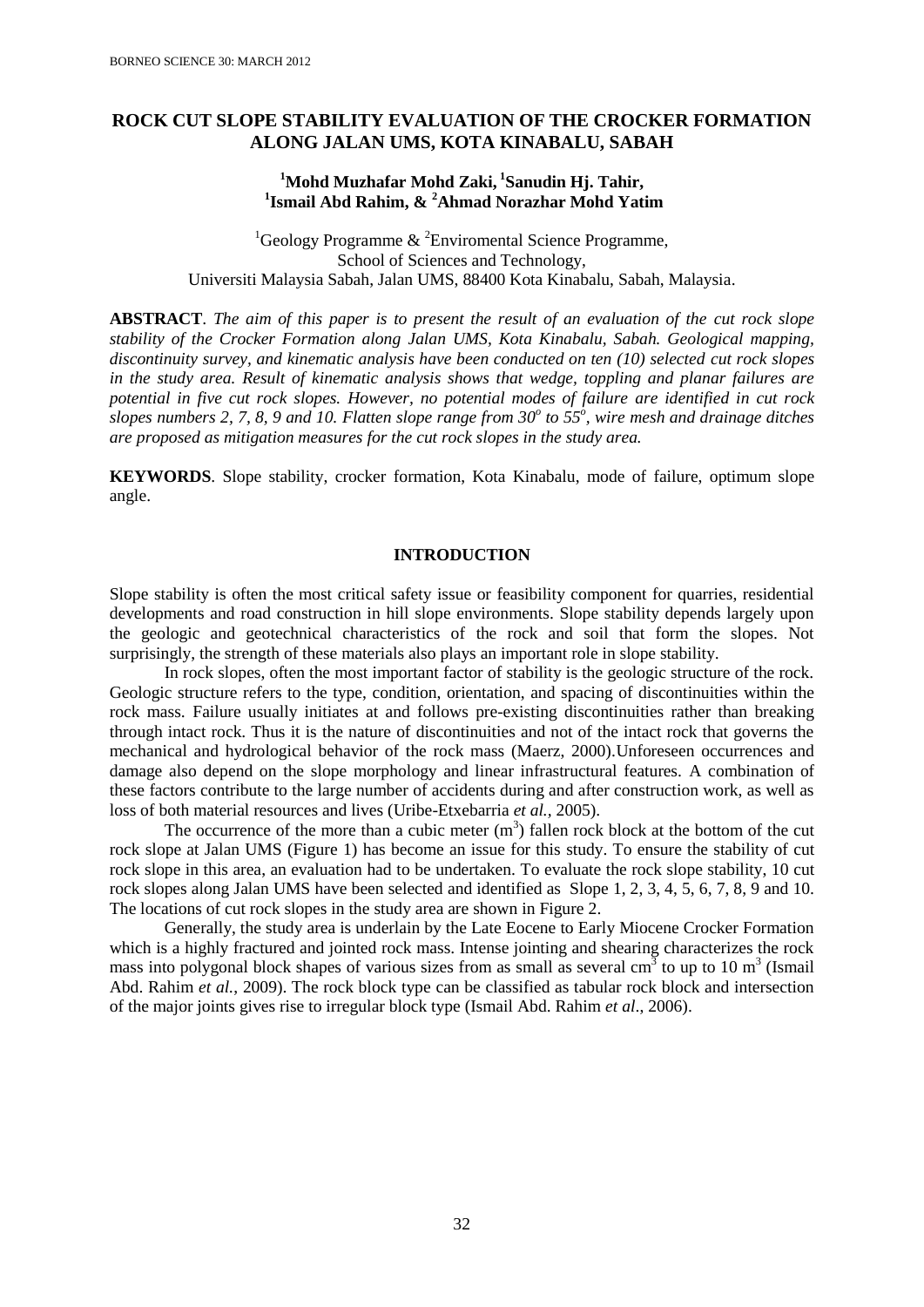.



**Figure 1. More than a cubic meter (m<sup>3</sup> ) fallen rock block at the bottom of cut rock at Slope 5.**

#### **METHODOLOGY**

Geological mapping, discontinuity survey, and kinematic analysis have been used to evaluate the stability of slope in this study area. Geological mapping includes lithological and structural identification, measurement and interpretation. For discontinuity survey, scan line method was conducted by following ISRM (1981). DIPS 5.0 software package (Rocscience, 2009) has been used to identify the discontinuity set or average orientations of discontinuity sets.

To assess the relative stability and potential for future rock failures in the study area, kinematic analysis (Markland, 1972) has been used. The Markland test is an extremely valuable tool for identifying those discontinuities that could lead to planar, wedge, or toppling failure modes in the rock mass. This Markland test also allows the orientation of joints, bedding planes and fractures to be analyzed at numerous stations to determine which discontinuities are likely to provide failure surfaces for future rock failures. This method compares the orientation of the slope with orientations of rock discontinuities and the internal angle of friction (frictional component of shear strength) of the rock mass.

Slope orientation, discontinuity sets orientation and friction angle of the Crocker Formation are the three main parameters required to perform the Markland test. Data of the strike and dip values of slopes and discontinuities have been obtained from a discontinuity survey and pole plot, respectively. The slope face is shown as a great circle and the friction angle is represented by an interior circle. The value of 30 degrees was selected for the friction angle along discontinuities in the Crocker Formation sandstone following Hoek & Bray (1981), Hoek & Brown (1997) and Ismail Abd Rahim *et al*. (2010). For this study, the basic proposals of Hoek & Bray (1981) were used for mode of failure.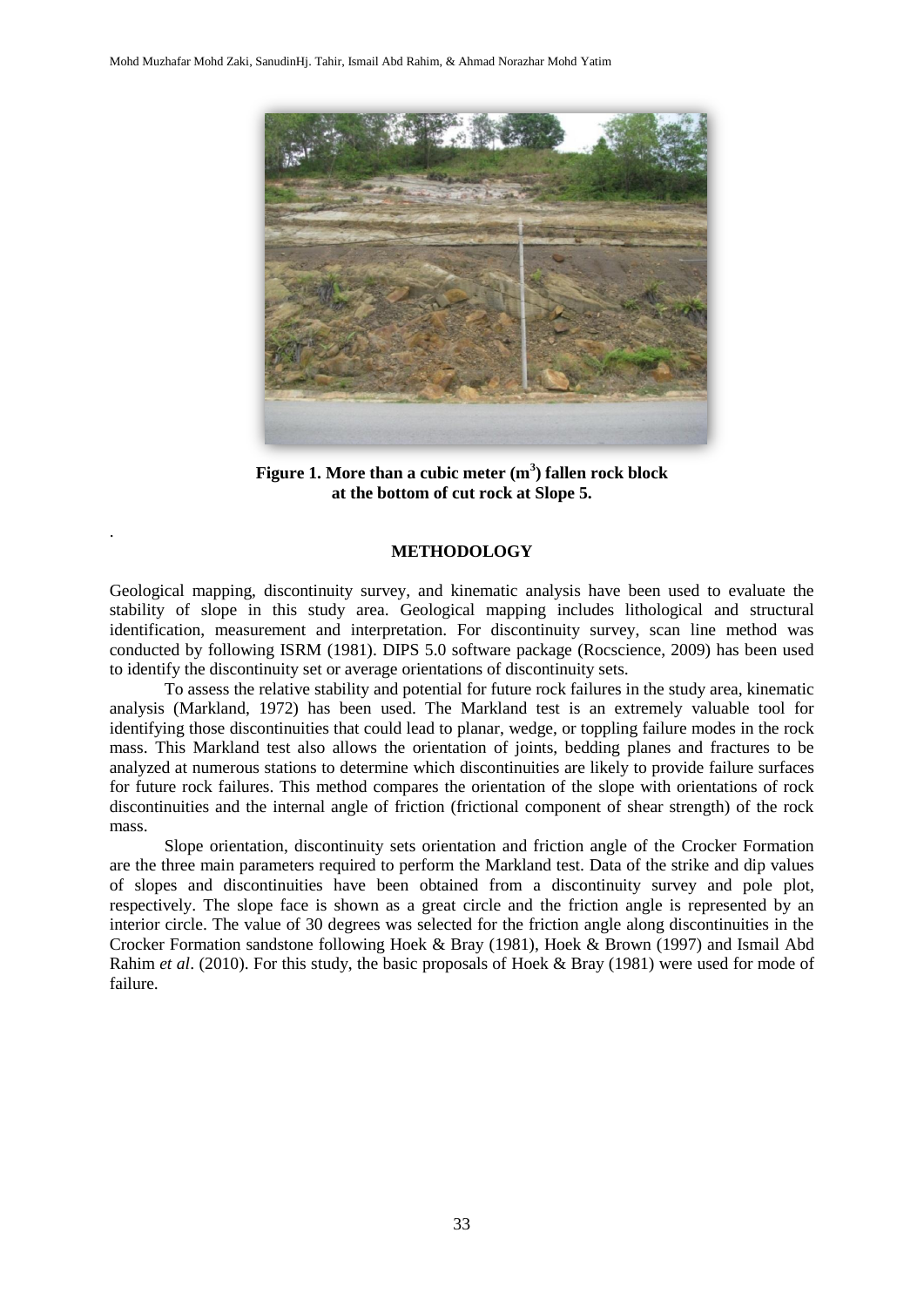

**Figure 2. Location of cut rock slopes and geological map of the study area.**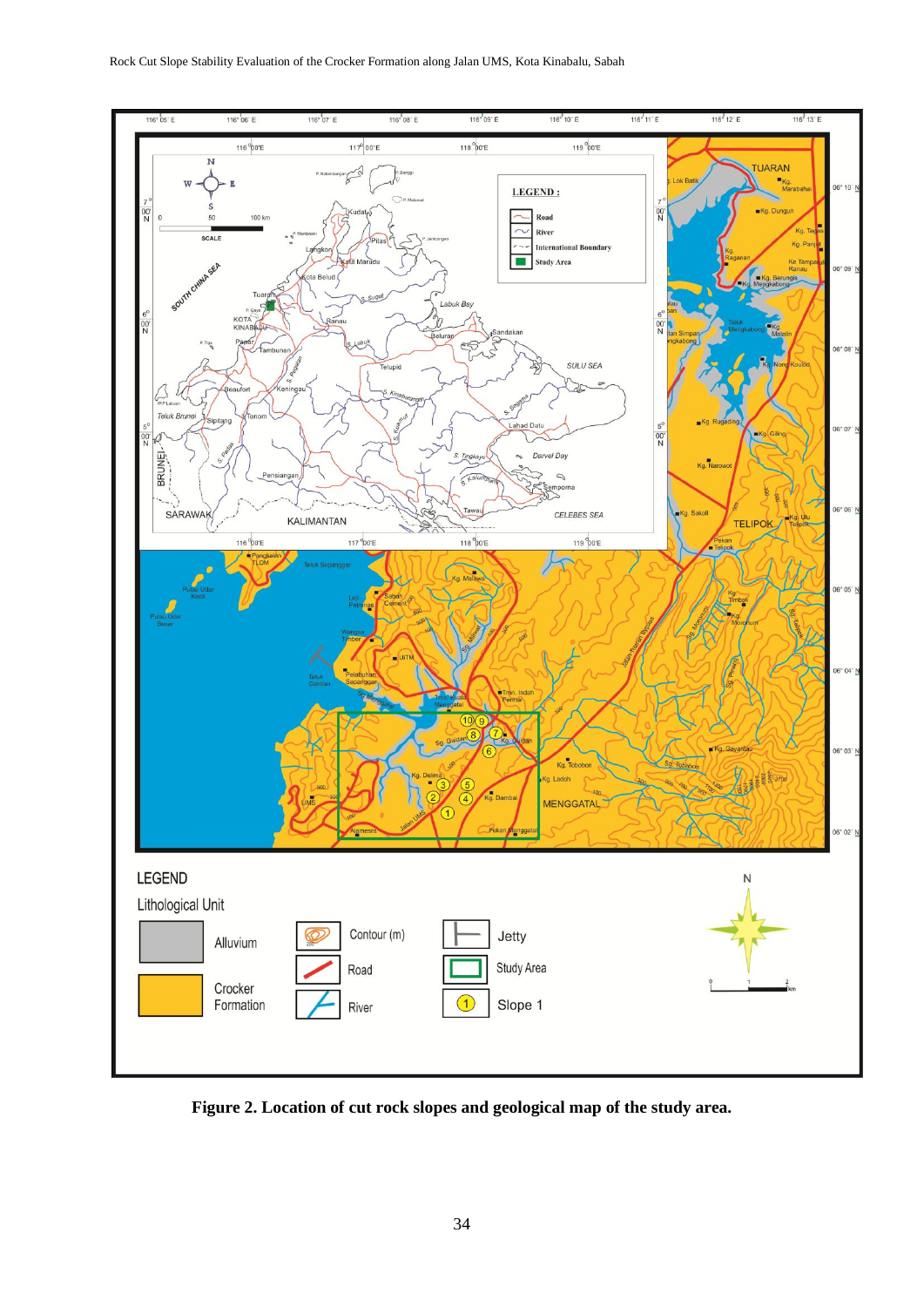## **RESULTS**

Evaluation of rock slope stability was performed by kinematic analyses. Kinematic refers to the motion of bodies without reference to the forces that cause them to move (Goodman, 1989). A kinematic analysis is very useful to investigate possible failure modes of rock masses which contain discontinuities (Jeongi-gi Um & Kulatilake, 2001).The results of kinematic analyses of each cut slope are shown in Figure 3 and Table 1.

From the kinematic analyses, the optimum slope angle for each cut slope was determined by considering the safest slope angle for any type of failure. The basic concepts related to estimation of optimum safe slope angles for the three basic modes of failure are discussed by Goodman (1989) and Ismail Abd Rahim *et al.,* (2006, 2010). Example of the identification of optimum slope angle for Slope 6 is shown in Figure 3. Other remedial measures for each cut slope were considered during the kinematic check and are shown in summary are in Table 2.



**Figure 3. Kinematic analysis of the cut slope at Jalan UMS. Notes: red-potential failure zone; grey-possible failure zone; J1-joint 1; J2-joint 2; J3-joint 3; J4-joint 4; B-bedding.**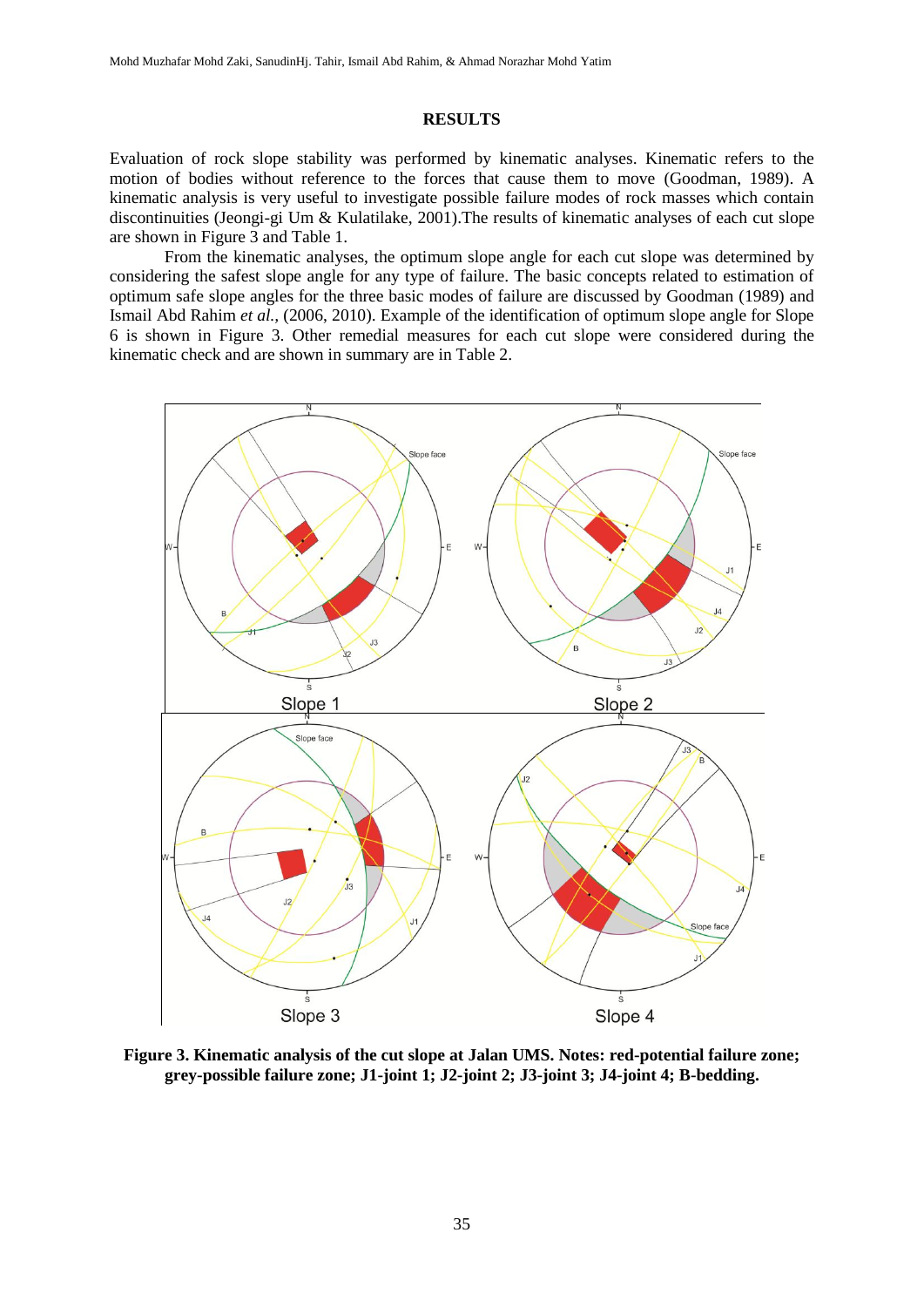

**grey-possible for failure zone; J1-joint 1; J2-joint 2; J3-joint 3; J4-joint 4; B-bedding (con't).**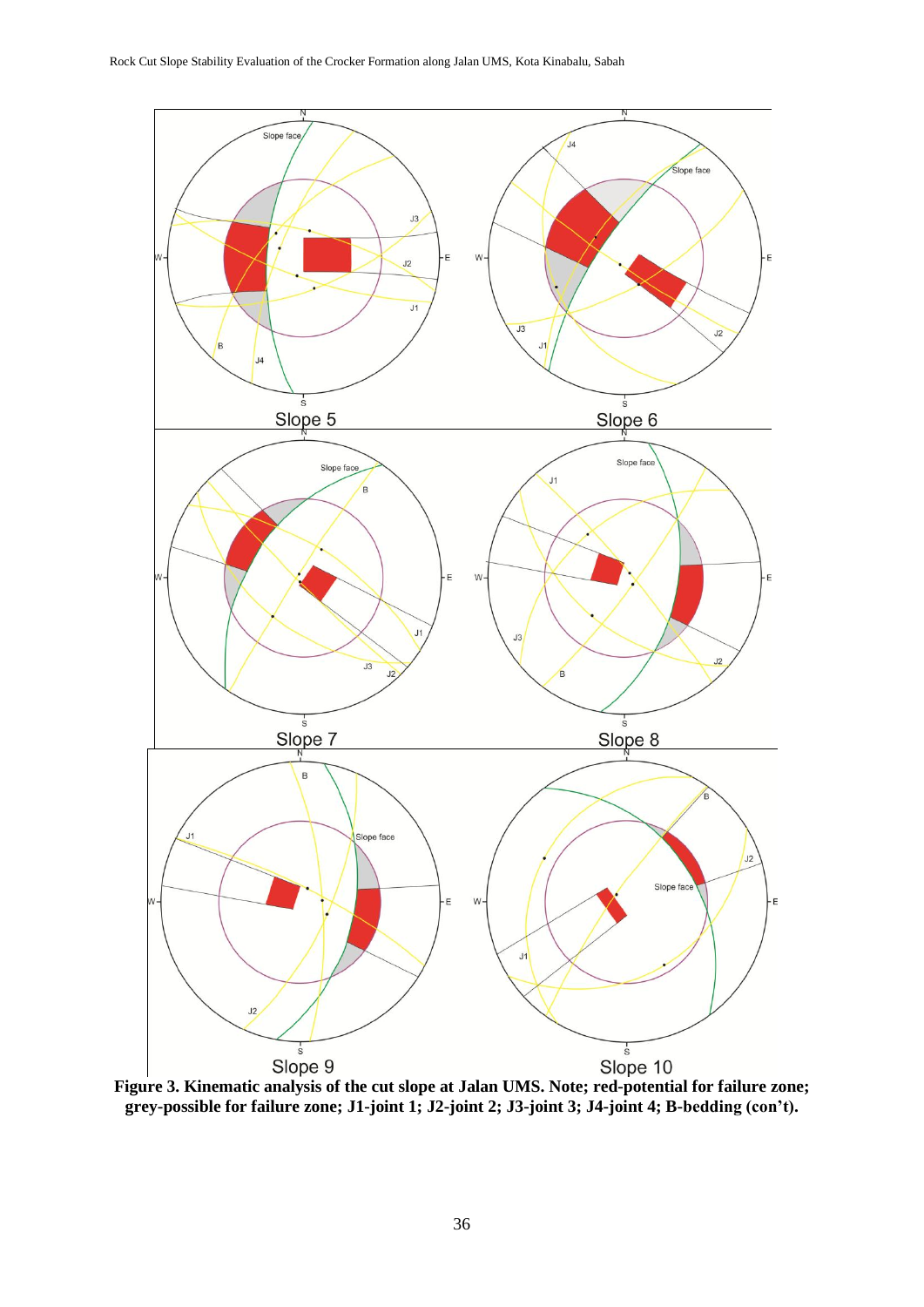|                | <b>Slope</b>    |       |                                                |                              |                            |  |
|----------------|-----------------|-------|------------------------------------------------|------------------------------|----------------------------|--|
| <b>Slope</b>   | Orientation (°) | Angle | Discontinuity/bedding<br>plane or intersection | Mode of<br><b>Failure</b>    | <b>Failure</b><br>category |  |
|                | 50              | 45    | B                                              | T                            | Potential                  |  |
| $\overline{2}$ | 43              | 55    |                                                | $\qquad \qquad \blacksquare$ |                            |  |
| 3              | 354             | 45    | BJ3<br>J1J3                                    | W                            | Potential                  |  |
|                | 128             | 63    | J2                                             | ${\bf P}$                    |                            |  |
| $\overline{4}$ |                 |       | J2J3                                           | W                            | Potential                  |  |
|                |                 |       | BJ2                                            | W                            |                            |  |
| 5              | 184             | 60    | BJ1                                            | W                            | Potential                  |  |
|                |                 |       | J3J4                                           | W                            | Possible                   |  |
|                |                 |       | J1                                             | $\mathbf P$                  | Potential                  |  |
| 6              | 214             | 69    | J1J2                                           | W                            | Potential                  |  |
|                |                 |       | J4J1                                           | W                            | Possible                   |  |
| 7              | 215             | 48    |                                                | $\qquad \qquad \blacksquare$ |                            |  |
| 8              | 37              | 81    |                                                | $\overline{\phantom{0}}$     |                            |  |
| 9              | 37              | 81    |                                                | $\overline{\phantom{0}}$     |                            |  |
| 10             | 215             | 80    |                                                | -                            |                            |  |

**Table 1. Slope geometry, unfavourable discontinuity set and mode of failure for the cut rock slopes.**

Note : T-toppling; W-wedge; P-planar; J-joint; B-bedding

## **DISCUSSION**

Ten cut rock slopes of the Crocker Formation were analyzed along Jalan UMS, Kota Kinabalu. The Crocker Formation has varies engineering geological properties and two to four joint sets including bedding planes.

Intersection of J3 with B and J1in Slope 3 contributes to the formation of wedge failures. J2 and J1 act as release planes for these wedge failures. In Slope 4, wedge failures are formed by the intersection of J2 with J3 and B planes. The release plane in these wedge failures is J1. Planar failure is also potential in this slope because J2 is day lighting on the slope face with the occurrence of J1 as a release plane.

The wedge failure is potential in Slope 5 by the intersection of B and J1 planes. J4 become a release plane for this wedge failure. Intersection of J1 and J2 are contribute to the formation of wedge failure in Slope 6. The release planes are J3 and J4.

Joint J1 is day lighting in Slope 1 face for toppling failure as well as the occurrence of J1 and J3 release planes. Kinematic analysis shows that there are no potential failure in slope 2, 7, 8, 9 and 10 due to the intersection point and discontinuity planes are not daylight on the slope faces.

Slope flattening or optimum slope angle was determine by stereographic analysis and one of the example was done for Slope 6 are shown in Figure 4. The result of others slope optimum angle are shown in Table 2. The overall optimum slope angles vary between  $30^{\circ}$  and  $55^{\circ}$ .

Wire mesh and drainage ditch are also recommended remedial measures for the cut rock slopes in the study area (Table 2).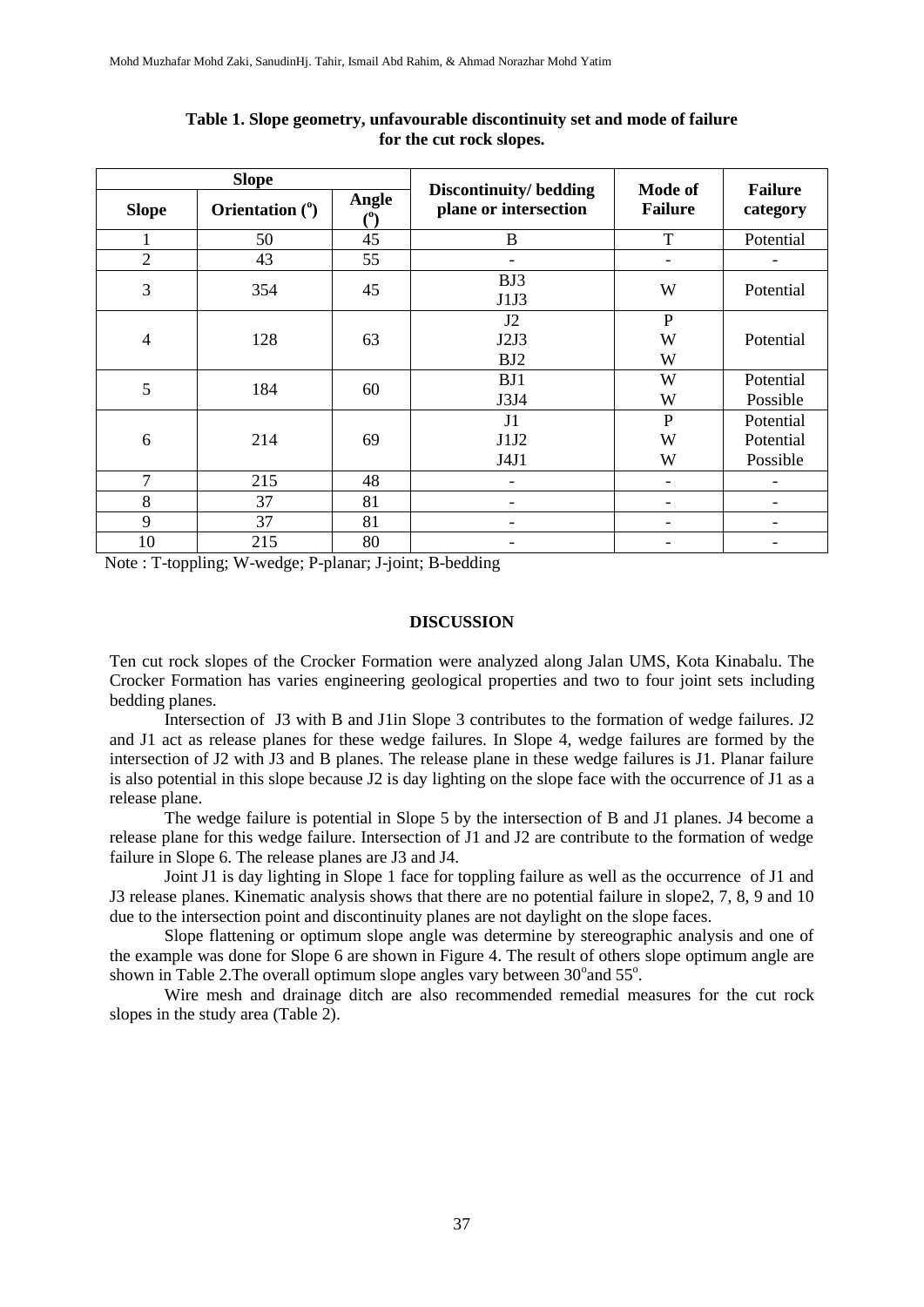![](_page_6_Figure_1.jpeg)

| Table 2. Recommended remedial measures for the cut rock slopes. |  |  |  |  |  |  |  |
|-----------------------------------------------------------------|--|--|--|--|--|--|--|
|-----------------------------------------------------------------|--|--|--|--|--|--|--|

|                       | <b>Remedial measures</b>      |           |              |  |  |  |
|-----------------------|-------------------------------|-----------|--------------|--|--|--|
| <b>Rock Cut Slope</b> | Optimum<br><b>Slope Angle</b> | Wire mesh | <b>Ditch</b> |  |  |  |
| Slope 1               | 30                            |           |              |  |  |  |
| Slope 2               |                               |           |              |  |  |  |
| Slope 3               | 40                            |           |              |  |  |  |
| Slope 4               | 46                            |           |              |  |  |  |
| Slope 5               | 47                            |           |              |  |  |  |
| Slope 6               | 55                            |           |              |  |  |  |
| Slope 7               |                               |           |              |  |  |  |
| Slope 8               |                               |           |              |  |  |  |
| Slope 9               |                               |           |              |  |  |  |
| Slope 10              |                               |           |              |  |  |  |

#### **CONCLUSION**

Conclusions of this study are;

- 1. The potential modes are wedge, planar and toppling failures.<br>2. Cut rock slopes 2, 7, 8, 9 and 10 are stable.
- 2. Cut rock slopes 2, 7, 8, 9 and 10 are stable.
- 3. The proposed optimum slope angle for the cut rock slope ranging from  $30^{\circ}$  to  $55^{\circ}$  depends on the orientation and density of discontinuities, planes and mode of failures.
- 4. Wire mesh and drainage ditches are proposed additional remedial measures for the slope in the study area.